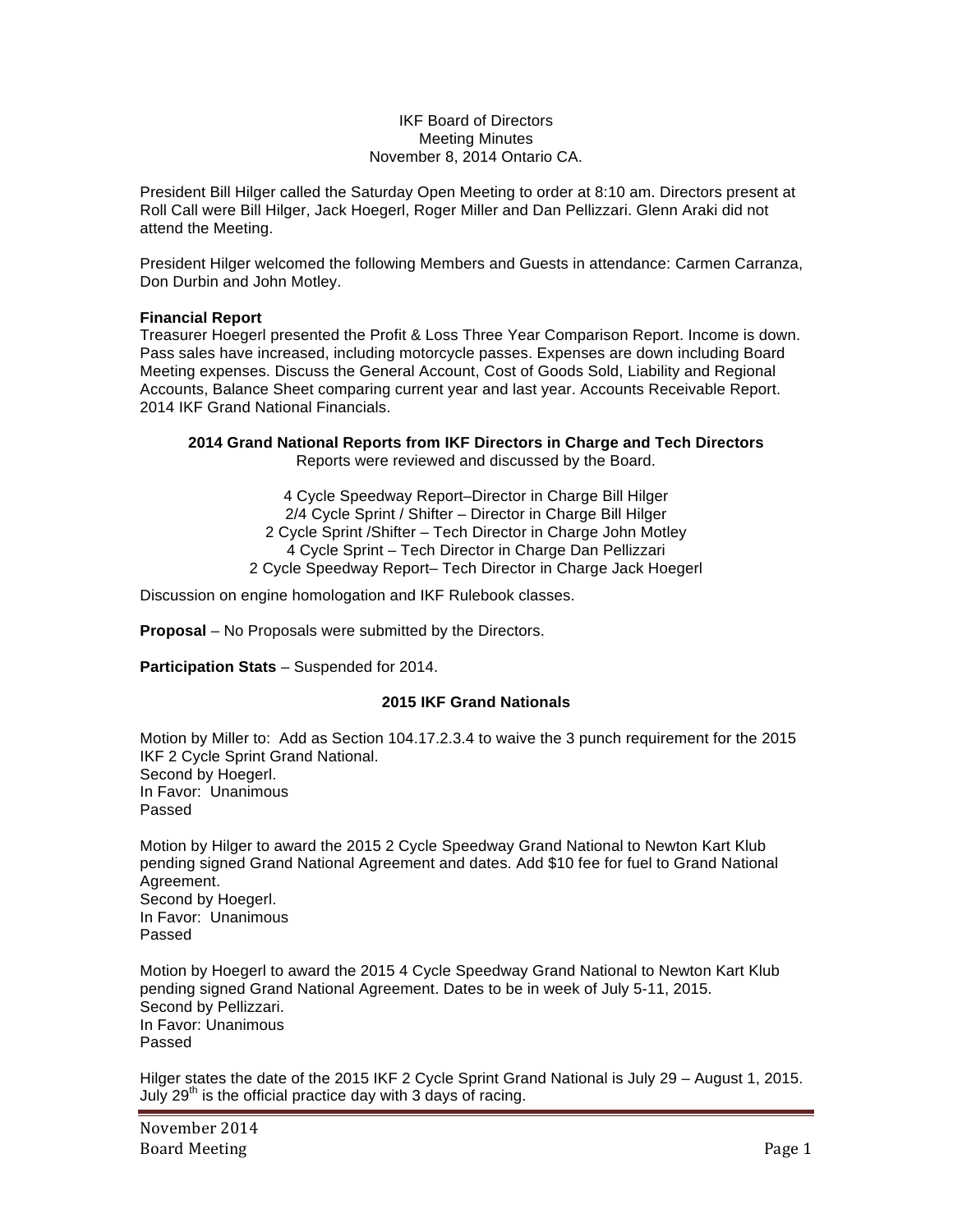2015 IKF 4 Cycle Sprint Questionnaires to be sent to Sim Raceway, Phoenix Kart Racing Association and Spokane Kart Club with a 30 day return.

IKF Road Race Grand National not awarded for 2015.

Discuss fuel vendors.

Hilger discusses practice sessions for 2015 IKF 2 Cycle Sprint Grand National. Hilger to speak with Troy at Adams regarding practice sessions for the Grand National.

## **2015 IKF Governor and IKF Regional Coordinator Appointments**

National Coordinator: Roger Miller Rule Book Coordinator: IKF Office Rulebook Text Editor: Roger Miller Track / Club / Promoter Relations: IKF Office Sprint Waiver Chairperson: Glenn Araki Road Race Waiver Chairperson: Roger Miller Speedway Waiver Chairperson: William Hilger

Region 1 Coordinator (Sprint): Joan Cressi Speedway Coordinator: Open E. New York Governor: Open New Jersey Governor: Open W. New York Governor: Open

Region 2 Coordinator: Open North Carolina Governor: Open

Region 3 Coordinator (Speedway): Open Wisconsin Governor: Open Minnesota Governor: Open

Motion by Miller to approve the above 2015 appointments. Second by Hilger. In Favor: Unanimous Passed

Region 4A Coordinator (Speedway): Open Coordinator (Sprint): Tim Trostel New Mexico Governor: Open

Region 4B Coordinator (Road Race): Open Coordinator (Sprint): Tom Harris Coordinator (Speedway): Open Coordinator (Speedway Pavement): Francis Rougeou Louisiana Governor: Francis Rougeou Texas Governor: Tom Harris

Region 5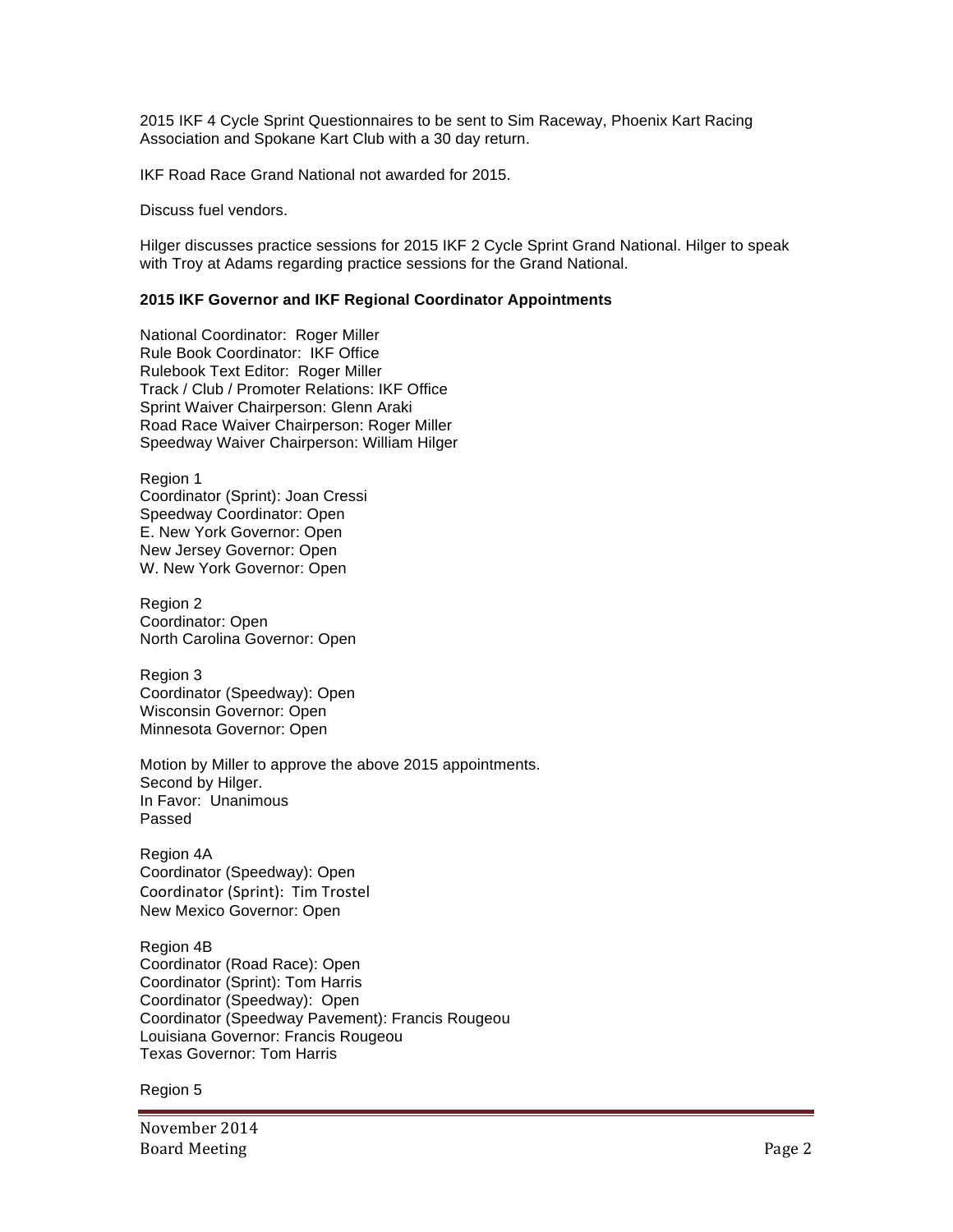Coordinator (Speedway): Open Coordinator (Sprint): Open Coordinator (Speedway Pavement): Open Iowa Governor: Dave Abell Missouri Governor: Open

Region 5A Coordinator (Speedway): Doug Norgaard Nebraska Governor: Joe Hilger Kansas Governor: Open North Dakota Governor: Brad Gilbertson South Dakota Governor: Doug Norgaard

Region 6 Coordinator (Road Race): Mike Schorn Coordinator (Sprint): Mike Schorn Coordinator (Speedway) Open Idaho Governor: Larry Robb Oregon Governor: Mike Schorn Washington Governor: Bob Thompson

Motion by Hoegerl to approve the above 2015 appointments. Second by Pellizzari. In Favor: Unanimous Passed

Region 7 Coordinator (Sprint): Arizona Governor: Bernie Lacotta Hawaii Governor: Tim Hultquist Southern CA Governor: Open Southern CA LT Governor: Open S. Nevada Governor: Open

Region 8 Governor / Coordinator: Stan Crocker

Region 9 Governor / Coordinator: Bruce Fowler

Region 10 Coordinator / Governor: Gabe Kadjy

Region 11 Coordinator (Sprint): Don Durbin Sr. Coordinator (Road Race): Roger Miller Northern California Governor: Roger Miller Northern Nevada Governor: Open

Region 12 Coordinator (Sprint): Don Durbin Sr. Central CA Governor: Roger Miller

Motion by Hoegerl to approve the above 2015 appointments. Second by Pellizzari.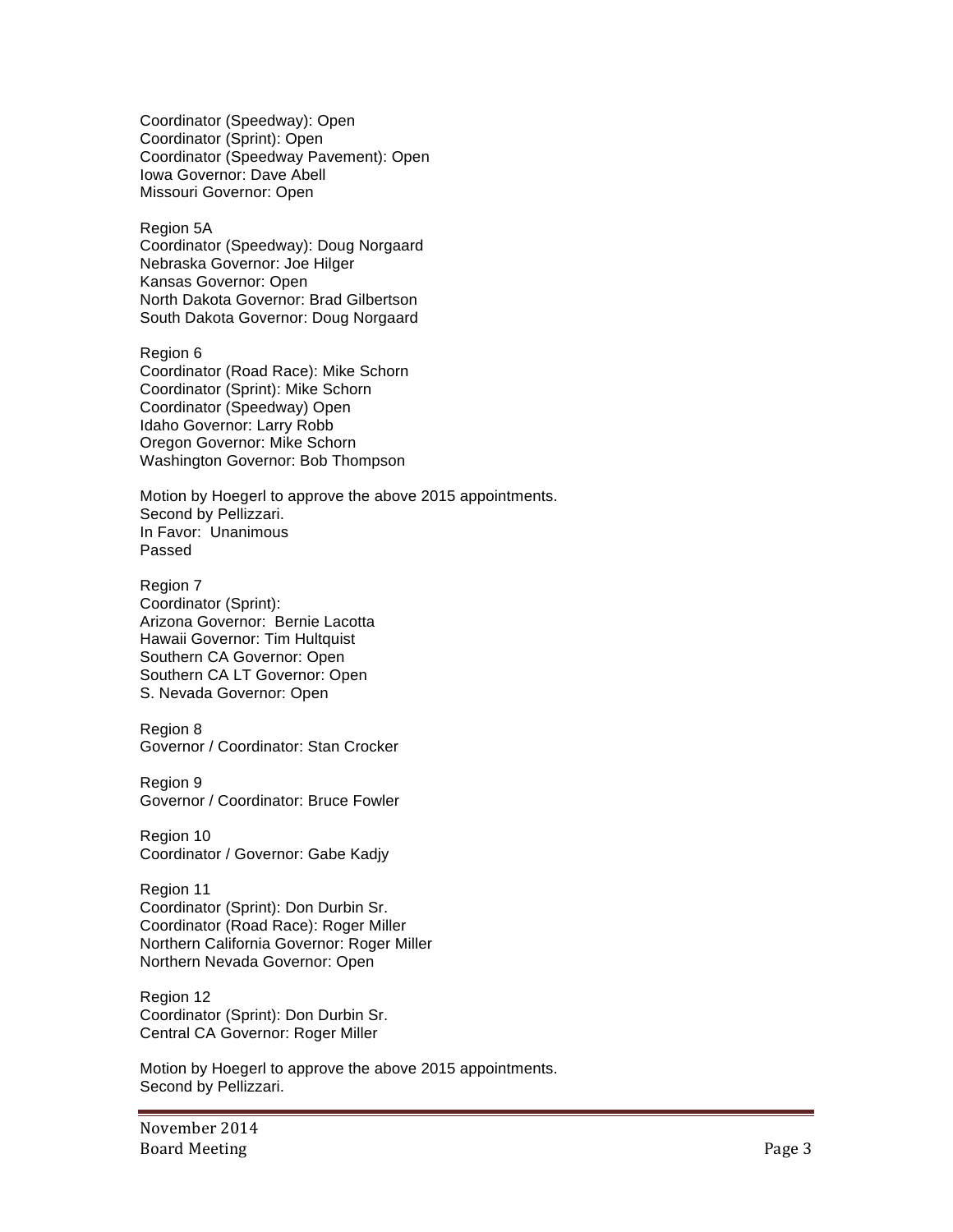In Favor: Unanimous Passed

### **2015 Advisory Committees**

National Tech Director 2-Cycle: Jack Hoegerl Committee: Lynn Haddock, Terry Ives, John Motley, Don Durbin Sr., Terry Nash, George Shear, Frank Jimenez.

Motion by Hoegerl to approve the 2 Cycle Tech Committee. Second by Miller. In Favor: Unanimous Passed

National Tech Director 4-Cycle: Discussion by Board. Email vote to be done.

Shifter Tech Committee Chairman: John Motley Committee: Terry Hegar, Don Holmboe, John Sefcik

Motion by Hilger to approve the Shifter Tech Committee. Second by Pellizzari. . In Favor: Unanimous Passed

Road Race Committee Chairman: Don Holmboe Committee: Debbie Kuntze, Chris Hegar, Roger Miller

Motion by Hilger to approve the Road Race Committee. Second by Miller. In Favor: Unanimous Passed

Sprint Committee Chairman: Don Durbin Committee: Glenn Araki, Josh Veloz, John Motley, Art Verlengiere

Motion by Pellizzari to approve the Sprint Committee. Second by Miller. In Favor: Unanimous Passed

Speedway Committee Chairman: Bill Hilger Committee: Dan Koopman, David Snyder, Ralph Woodard, Doug Norgaard

Motion by Miller to approve the Speedway Committee. Second by Pellizzari. In Favor: Unanimous Passed

TaG Committee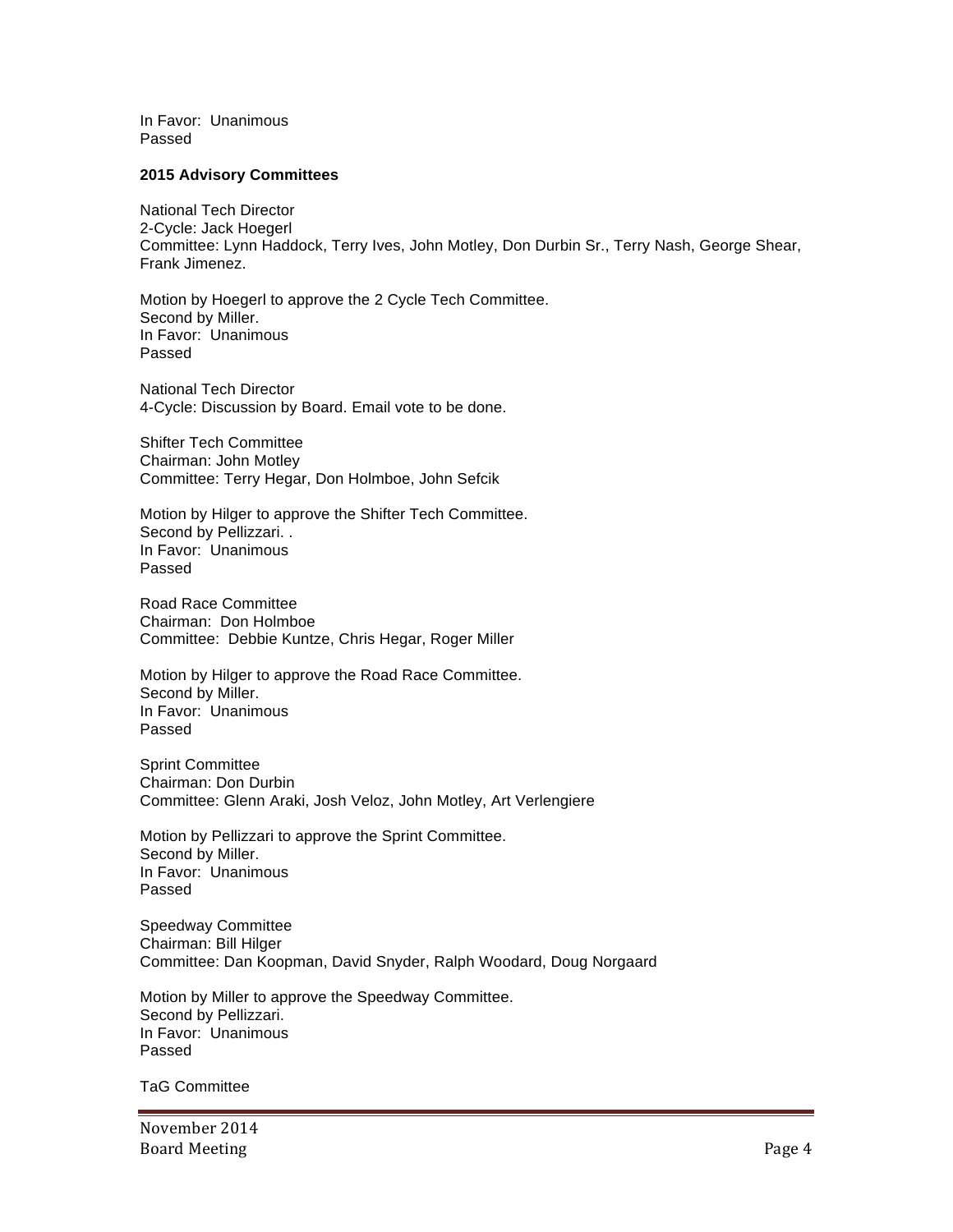Chairman: John Motley Committee: Terry Nash, Jack Hoegerl, Jesus Vasquez, Don Durbin

Motion by Miller to approve the TaG Committee. Second by Hoegerl. In Favor: Unanimous Passed

## **Committee Reports:**

2 Cycle Tech Committee Report by Jack Hoegerl

2014 was a very calm year for the 2-Cycle Tech Committee. There weren't any controversial Tech issues.

We had a technical update on the ignition system for the Comer K80 at the request of the engine importer that appears to be a non issue.

We also added to Section 622.6: Carburetor : Added: Tillotson HL395 to the approved list. All HL166 specifications apply.

Simplified carburetor blueprinting.

Also, from this Meeting, the clocking of the exhaust holes on the RLV 1,2,3 pipes will be allowed to be changed. All current pipes will still be allowed.

I have had several requests through the IKF office about when the next IKF/SFI Tech Seminar will take place for the West Coast. The 2 year certification program will expire December, 31st. 2014. I plan on it being held in January in conjunction with the January 2015 IKF Board Meeting.

The Committee members respond when contacted by emails, and all will receive my phone inquiries if need be. I do not contact the members unless an issue arises, and the members reciprocate.

Discuss CIK/FIA new engines for 2015, homologation of engines, bodywork and Pre Tech Form.

4 Cycle Tech Committee Report by Dan Pellizzari

Fairly quiet year, marginal issues encountered. We worked on product implementation, freezing the rules was well received, won't see much change going forward. Don Durbin asked about introducing a new Yamaha engine, protocol for that was shared. A lengthy discussion of the fuel return line rule – Animal & World Formula - Hilger suggests picture in Rulebook. (Will work to supply a picture.)

Motion by Pellizzari re: Per recommendation of 4 Cycle Tech, Section 716.6: Add sentence at the end of second paragraph: Return line from carb fuel inlet line back to the tank allowed. Second by Miller. In Favor: Hoegerl, Miller, Pellizzari Abstain: Hilger Passed

Shifter Report by John Motley

One issue on Shifter. CR 125. Miller states concern about the new Hegar starters overheating the electronics. Competitors want to add ventilation holes. Motley to look at the kit again.